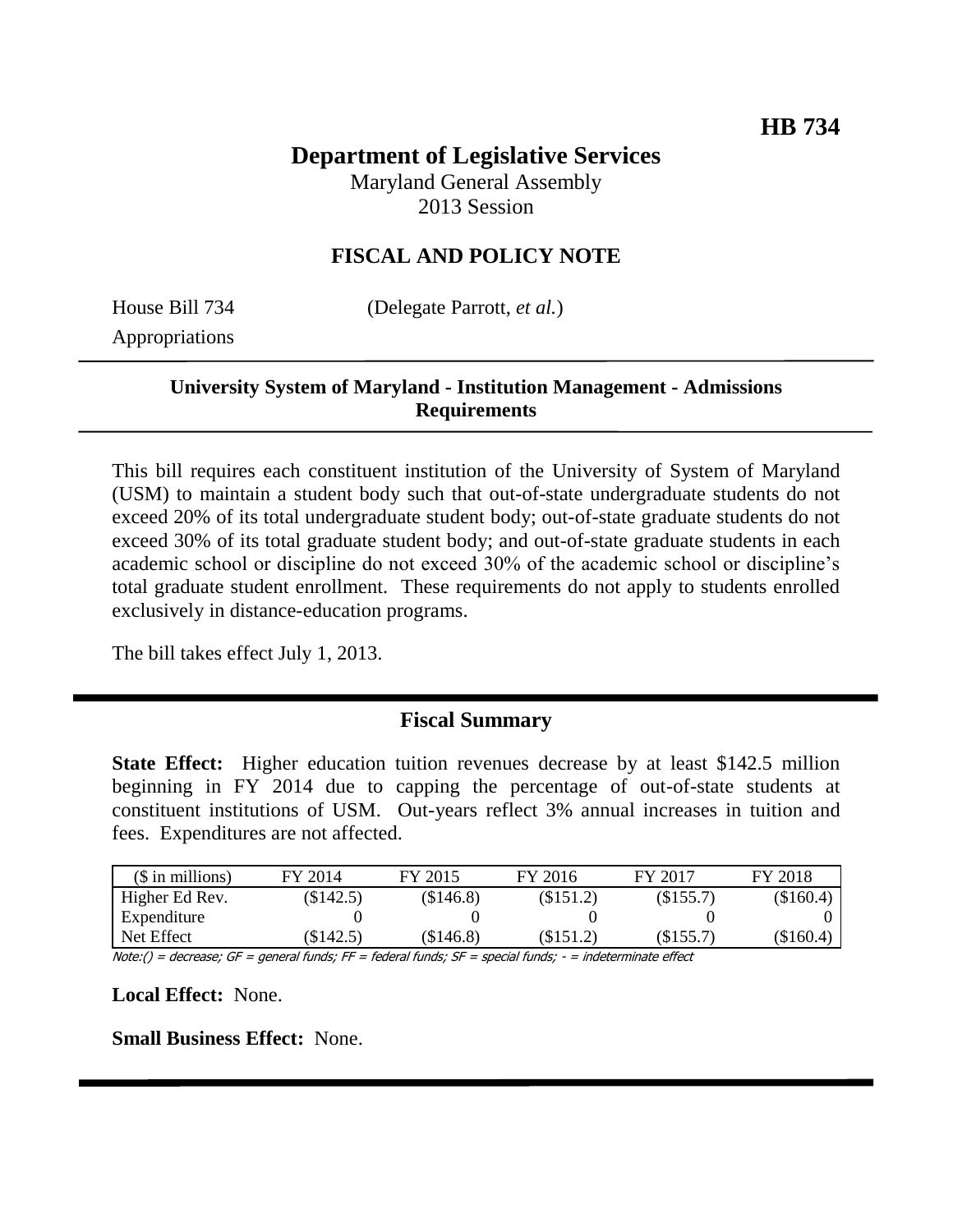#### **Analysis**

**Current Law:** Public four-year institutions have considerable autonomy over admissions and generally maintain fairly stable proportions of in-state and out-of-state students. The USM Board of Regents Policy on Undergraduate Admissions (III-4.00) limits out-of-state undergraduate enrollment to no more than 30% of each institution's total undergraduate enrollment, excluding the University of Maryland University College (UMUC) and students enrolled exclusively in distance-education programs.

Students qualifying under the Dream Act (Chapter 191 of 2011, SB 167) for tuition rates equivalent to the resident tuition rates at four-year institutions may not be counted as in-state students for the purposes of determining the number of Maryland undergraduate students enrolled at the institutions.

**Background:** The percentage of out-of-state undergraduates and graduates at the UMS constituent institutions in fall 2012 are shown in **Exhibit 1**. At most constituent institutions of USM, out-of-state students make up less than 20% of undergraduates and less than 30% of graduate students. At two institutions – University of Maryland, College Park (UMCP) and University of Maryland Eastern Shore (UMES) – the percentage of undergraduate students exceeded 20%. Likewise, the percentage of out-of-state graduate students exceeded 30% at three institutions: UMCP; Frostburg State University (FSU); and UMUC. Historically, the percentage of out-of-state students at each institution has remained relatively consistent.

| <b>Exhibit 1</b><br>Percentage of Out-of-state Students Undergraduate and Graduate<br><b>Headcount Enrollment</b><br><b>Fall 2012</b> |                      |                 |  |
|---------------------------------------------------------------------------------------------------------------------------------------|----------------------|-----------------|--|
| <b>USM</b> Institutions                                                                                                               | <b>Undergraduate</b> | <b>Graduate</b> |  |
| Coppin State                                                                                                                          | 12%                  | 11%             |  |
| <b>UM Eastern Shore</b>                                                                                                               | 21%                  | 24%             |  |
| <b>Bowie State University</b>                                                                                                         | 9%                   | 13%             |  |
| <b>Salisbury University</b>                                                                                                           | 15%                  | 10%             |  |
| <b>Frostburg State University</b>                                                                                                     | 8%                   | 33%             |  |
| <b>Towson University</b>                                                                                                              | 18%                  | 15%             |  |
| University of Baltimore                                                                                                               | 4%                   | 14%             |  |
| <b>UM College Park</b>                                                                                                                | 24%                  | 66%             |  |
| <b>UM Baltimore County</b>                                                                                                            | 9%                   | 19%             |  |
| <b>UM University College</b>                                                                                                          | 18%                  | 34%             |  |
| <b>UM Baltimore</b>                                                                                                                   | 7%                   | 28%             |  |
| Source: University System of Maryland                                                                                                 |                      |                 |  |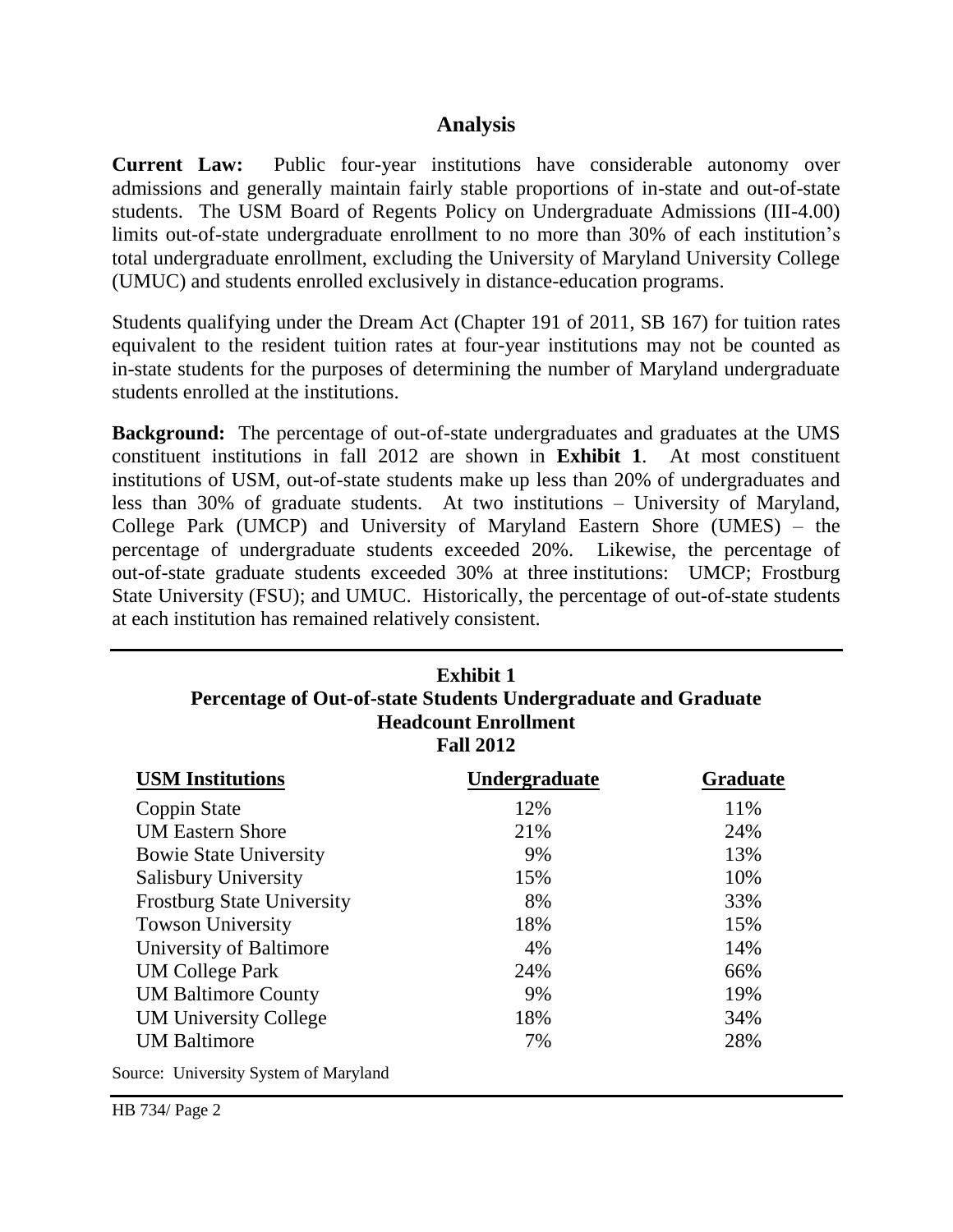Proposed fall 2013 in-state and out-of-state tuition and fee rates for full-time undergraduates at the constituent institutions of USM are shown in **Exhibit 2**. The differences between the rates average more than \$10,000.

# **Exhibit 2 In-state and Out-of-state Undergraduate Tuition and Mandatory Fees Proposed Fall 2013 Rates**

| <b>USM</b> Institutions           | <b>In-state</b> | Out-of-state | <b>Difference</b> |
|-----------------------------------|-----------------|--------------|-------------------|
| Coppin State                      | \$5,882         | \$10,816     | \$4,934           |
| <b>UM Eastern Shore</b>           | 6,998           | 15,504       | 8,506             |
| <b>Bowie State University</b>     | 6,954           | 17,521       | 10,567            |
| Salisbury University              | 8,128           | 16,474       | 8,346             |
| <b>Frostburg State University</b> | 7,728           | 18,376       | 10,648            |
| <b>Towson University</b>          | 8,324           | 20,002       | 11,678            |
| University of Baltimore           | 7,220           | 17,938       | 10,718            |
| <b>UM College Park</b>            | 9,153           | 27,297       | 18,144            |
| <b>UM Baltimore County</b>        | 9,771           | 28,339       | 18,568            |
| <b>UM University College</b>      | 6,207           | 11,991       | 5,784             |
| <b>UM Baltimore</b>               | 6,562           | 24,751       | 18,189            |

Source: University System of Maryland; rates are pending final approval.

Selected proposed fall 2013 in-state and out-of-state tuition and fee rates for graduate students are shown in **Exhibit 3**.

# **Exhibit 3 Selected In-state and Out-of-state Graduate Tuition and Mandatory Fees Proposed Fall 2013 Rates**

|                                                                             | In-state | Out-of-state | <b>Difference</b> |
|-----------------------------------------------------------------------------|----------|--------------|-------------------|
| <b>Frostburg State University</b>                                           | \$10,321 | \$13,231     | \$2,910           |
| <b>UM College Park</b>                                                      | 18,629   | 49,643       | 31,014            |
| <b>UM University College</b>                                                | 14,190   | 20,220       | 6,030             |
| Note: Assumes 30 credits per year.<br>Source: University System of Maryland |          |              |                   |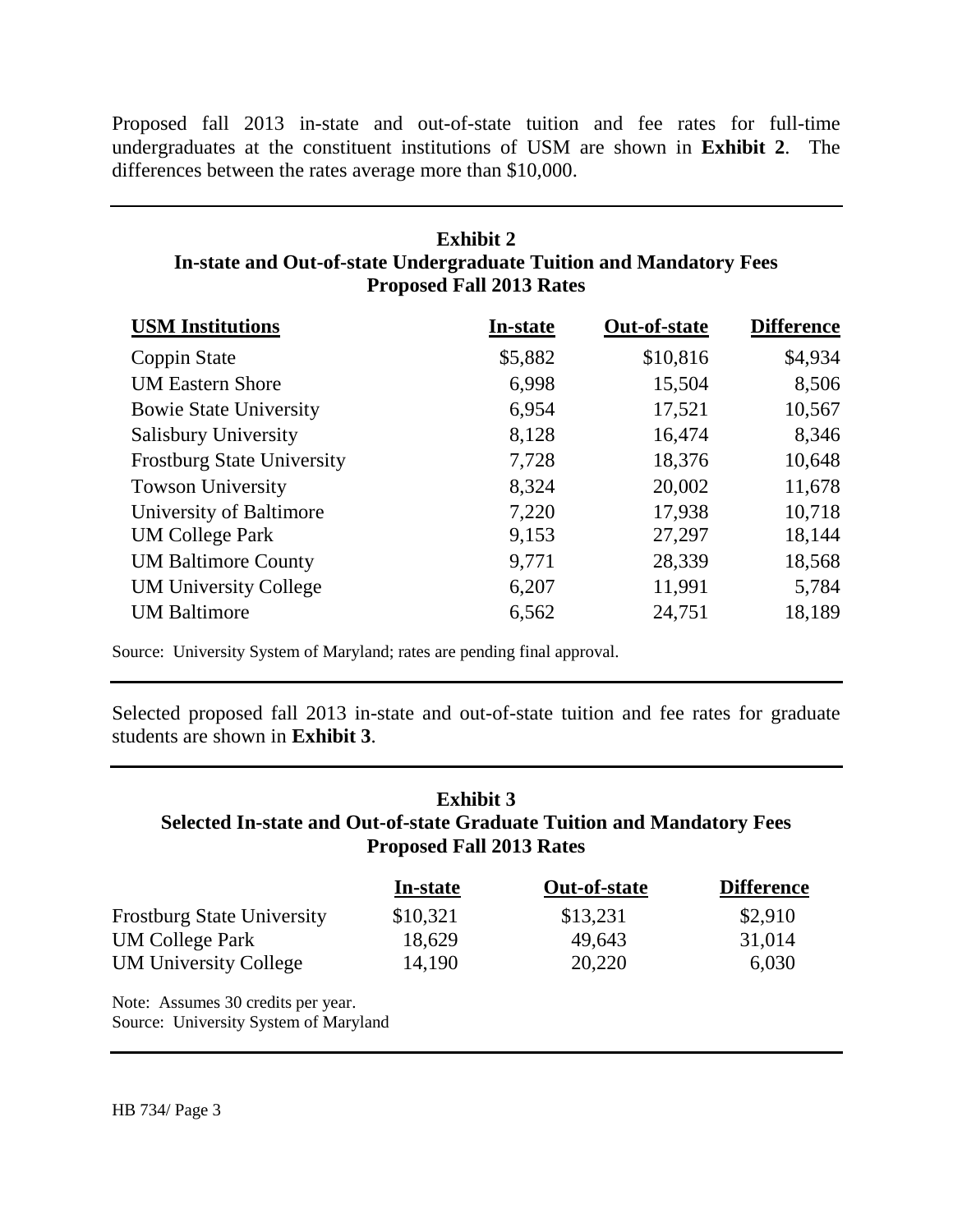**State Revenues:** Higher education tuition revenues decrease by at least \$142.5 million annually beginning in fiscal 2014 due to capping the percentage of out-of-state students as shown in **Exhibit 4**. The following information and assumptions were used to calculate this estimate.

- It is assumed that the number of students at the institutions remains stable and that each out-of-state student over the cap is replaced with an in-state student paying in-state tuition. It is also assumed that, absent the bill, in future years the percentage of out-of-state undergraduate and graduate students at each institution would remain stable.
- The effect of capping the percentage of graduate students in any academic school or discipline is not accounted for because the data is not readily available.
- FSU will need to decrease its percentage of out-of-state graduate students by three percentage points, or by approximately 22 students. Thus, given a difference in tuition of \$2,910 (assuming 30 credits per year), tuition revenues at FSU decrease by approximately \$64,020 beginning in fiscal 2014.
- UMES will need to decrease its percentage of out-of-state undergraduates by one percentage point, or by approximately 31 students. Thus, given a difference in tuition of \$8,506, tuition revenues at UMES decrease by approximately \$263,686 beginning in fiscal 2014.
- UMUC will need to decrease its percentage of out-of-state graduate students by four percentage points, or by approximately 572 students. Thus, given a difference in tuition of \$6,030 (assuming 30 credits per year), tuition revenues at UMUC decrease by approximately \$3.4 million beginning in fiscal 2014.
- UMCP will need to decrease its percentage of out-of-state undergraduates by 4 percentage points, or by approximately 1,089 students, and its out-of-state graduate students by 36 percentage points, or approximately 3,836 students. Thus, given a difference in undergraduate tuition of \$18,144 and a difference in graduate tuition of \$31,014 (assuming 30 credits per year), tuition revenues at UMCP decrease by a total of approximately \$138.7 million beginning in fiscal 2014.
- This estimate assumes all affected students are paying full tuition and assumes no loss in auxiliary revenue.
- Out-year estimates assume tuition and fees increase 3% annually.